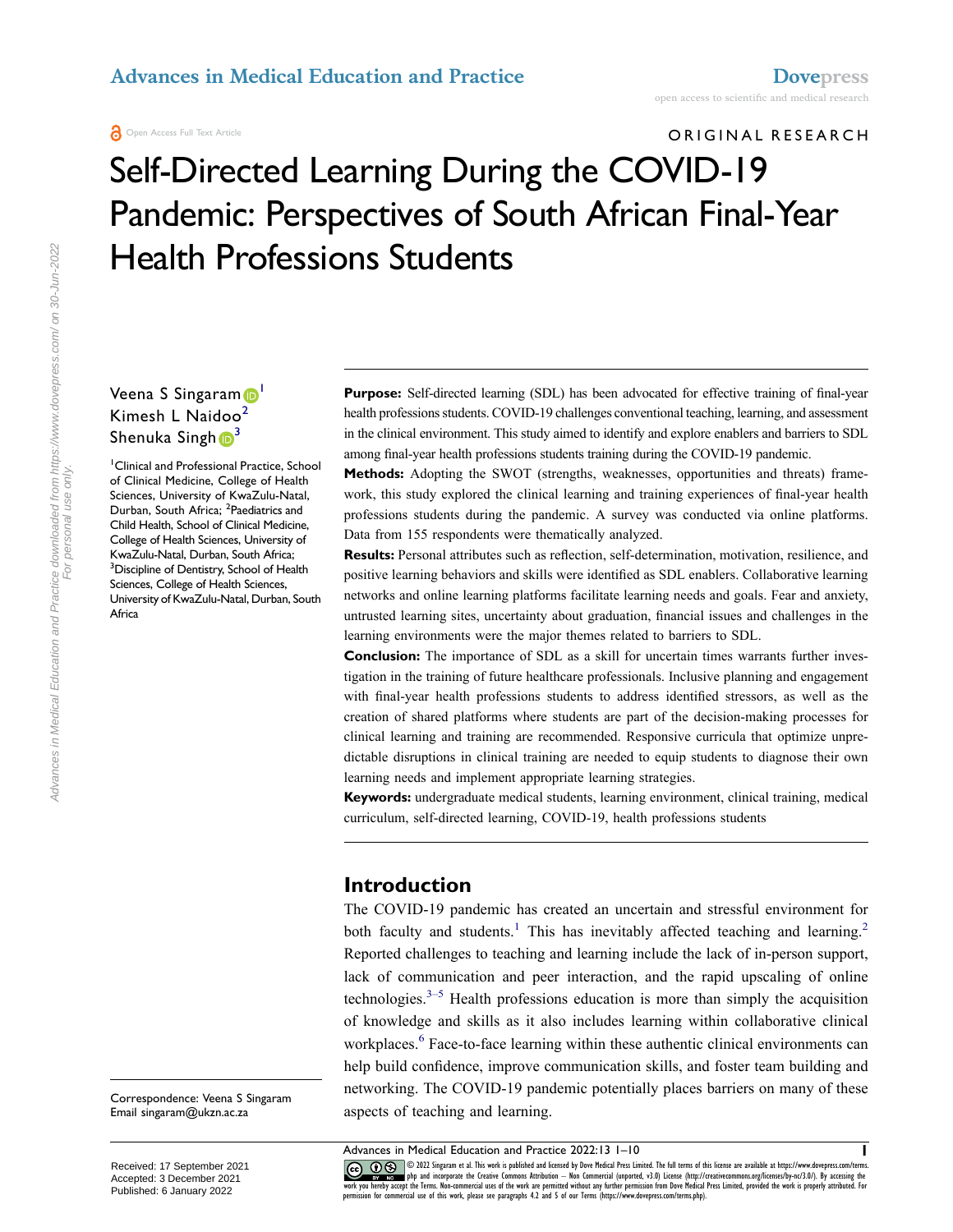<span id="page-1-0"></span>The application of online teaching and assessment for courses that were designed initially for face-to-face contact could be a challenge for both faculty and students.[7](#page-8-5)  The need for social distancing and decreased access to patient care due to stricter infection control practices (quarantine and isolation) complicate student-centered clinical teaching and learning.<sup>[6,](#page-8-4)[8](#page-8-6)</sup> Challenges with the availability of personal protective equipment (PPE) place further strains on working and learning in the clinical environment.<sup>9</sup>

<span id="page-1-3"></span><span id="page-1-2"></span><span id="page-1-1"></span>Self-directed learning (SDL), a critical component of andragogy, has been advocated as an efficient and effective skill for medical students, residents, practicing doctors, nurses, and other healthcare professionals.<sup>10−12</sup> SDL, as defined by Knowles, is a process in which individuals take the initiative, with or without the help of others, in diagnosing their learning needs, formulating goals, identifying human and material resources for learning, choosing and implementing appropriate learning strategies, and evaluating learning outcomes. $13$  This SDL theory has relevance now as it did in earlier years, as it is "a longstanding skill required especially for uncertain times".<sup>[14](#page-8-10)</sup>

<span id="page-1-6"></span><span id="page-1-5"></span>However, little is currently documented on SDL in the context of the COVID-19 pandemic and whether this crisis has enabled or challenged this approach to learning. Mahlaba, in his recent paper outlining the reasons why SDL is important during the COVID-19 pandemic, has highlighted the need for SDL as a response to the new normal, foregrounding significant issues around the impor-tance of self-directed medical training.<sup>[16](#page-8-11)</sup> SDL, under the new COVID-19 normal of remote learning and the utility of expanded digital learning platforms, enables medical students to participate in the knowledge production economy at a global level while "salvaging the academic year during the COVID-19 pandemic".<sup>16</sup> Yet, at the same time, much of the undergraduate teaching tends to focus on the taught (expressed) curriculum. Little is known on how these students cope with the stressors (hidden curriculum) or of the skills needed to adapt to a changing environment, especially in the context of the COVID-19 pandemic. Final-year students would be most exposed to COVID-19, given that this is the exit level of the undergraduate training programmes.

<span id="page-1-8"></span>Additionally, this exit year is before salaried internships, and in primarily resource-constrained environments, this comes with often suboptimal supervision. Thus, the novelty of this study lies in its focus on final-year health science students in the context of clinical training, specifically in relation to creating a picture to better understand how students cope and adapt to sudden changes in the learning environment. Such information would be valuable for curriculum development and review.

Further, health professions students are the future healthcare workforce, and they should play key roles in response to public health emergencies. Yet, in the face of the current pandemic, "they are being largely considered non-essential in clinical delivery".<sup>6</sup> Consequently, an urgent review of the roles and responsibilities of final-year students is required. The need for and emphasis on SDL as a focused approach in health professions education cannot be undervalued. This is especially important in final-year curricula that are expected to infuse this approach across all teaching, learning, and assessment activities. Barriers to achieving SDL goals, however, have been documented and can be categorized into difficulty with personal reflection, environmental strain, competing demands, difficulty with goal generation, and problems with plan development and implementation.<sup>11</sup> Hence, exploring the impact of the COVID-19 pandemic on SDL is both critical and opportune, as "preparing future professionals for highly dynamic settings require robust SDL skills development".<sup>15</sup> This study aims to identify and explore both enablers and barriers to SDL in within the final-year health professional training environment during the COVID-19 pandemic.

### <span id="page-1-7"></span><span id="page-1-4"></span>**Methods**

### Study Design

A descriptive qualitative study using a SWOT (strengths, weaknesses, opportunities and threats) framework was conducted. A SWOT framework was adopted as it is reported as a resourceful situation analysis technique to identify strengths, weaknesses, threats and opportunities[.17](#page-8-14)[,19](#page-8-15)

## <span id="page-1-9"></span>Ethics Approval and Consent to **Participate**

This study received approval from the University of KwaZulu-Natal Ethics Committee (HSSREC/00001306/ 2020). All participants informed consent included publication of anonymized responses.

### Setting

South Africa (SA) has been the African country most severely affected by COVID-19. Already burdened with HIV and tuberculosis epidemics, academic hospitals in SA,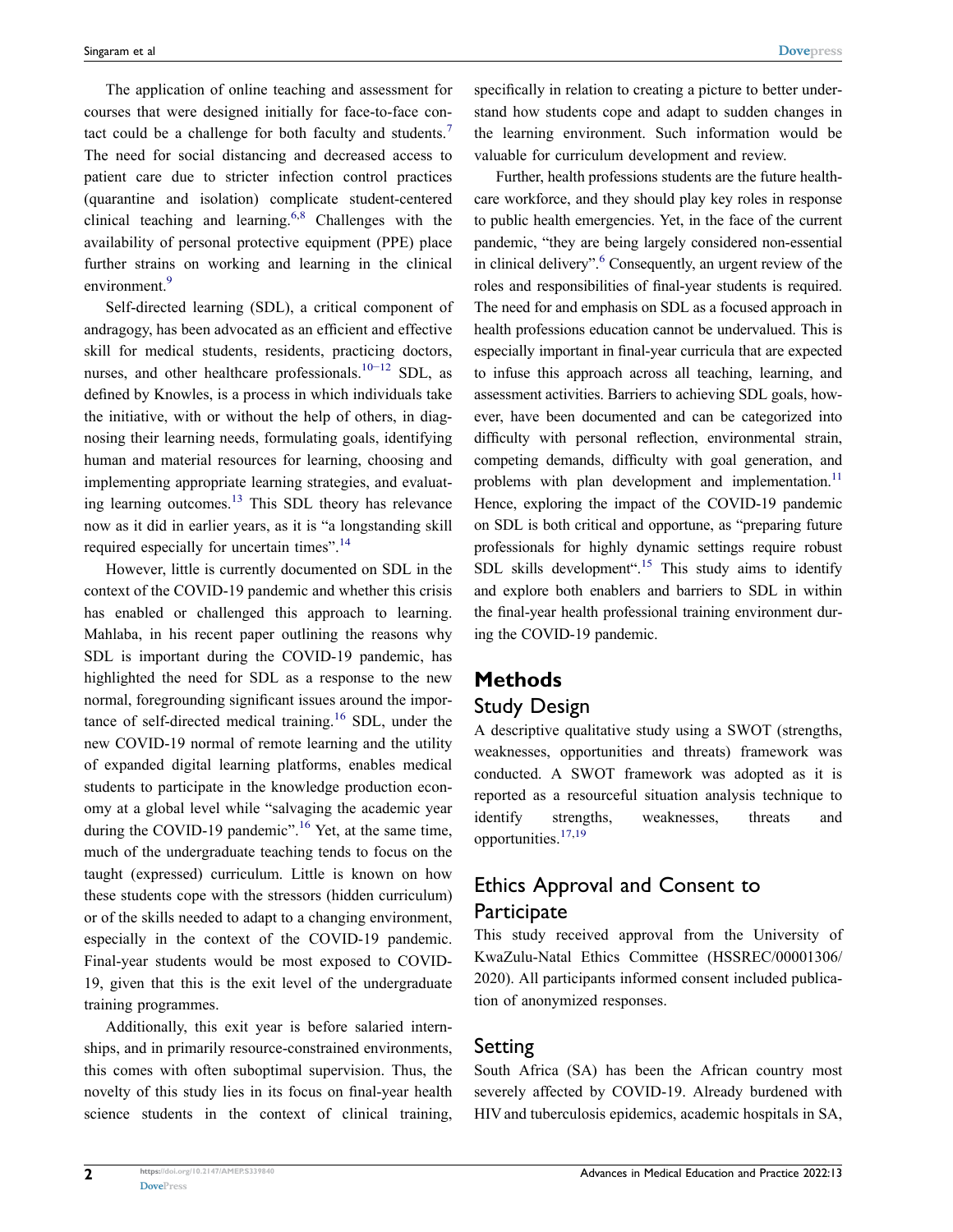which provide the learning environments for health professions students and provide health care to large numbers of the SA public, have had to rapidly adjust to an additional burden. Multiple health professional faculties within universities are aligned to various academic hospital training platforms. The health faculties develop the curricula and are responsible for much of the teaching and learning and assessment activities. The setting for this study is thus based within these public, academic hospitals in urban centers in SA, which reflects resource-constrained environments in many developing countries.

### Data Collection and Sampling

We performed a cross-sectional qualitative survey specifically targeting final-year health professions students registered in institutions of higher education in SA during the first wave of the of the COVID-19 pandemic (May– June 2020).

The online survey instrument used to generate the data was created using SurveyMonkey (SurveyMonkey Inc., San Mateo, California, USA, [www.surveymonkey.com](http://www.surveymonkey.com)) <http://www.surveymonkey.com>) by VSS and modified by KN and SS. SurveyMonkey is an online platform that allows researchers to construct and disseminate selfadministered questionnaires and is suitable for open-ended questions. This survey included a combination of closeended demographic questions (sex, institution, marital status) and eight open-ended questions. The survey was piloted with four medical students for face validity before the online hyperlink was shared via the WhatsApp  $^{\circledR}$  social media platform. Minor modifications to the wording of questionnaires were made based on the the feedback from the pilot.

As Braun et  $al^{18}$  $al^{18}$  $al^{18}$  outlined, although qualitative surveys are novel, online qualitative surveys are an accepted form of collecting rich qualitative data as respondents can type their responses in their own words. Hence, qualitative surveys with open-ended questions allow participants to control how they define themselves and produce rich and complex data related to the respondents' own experiences, narratives, and practices. In the open-ended questions, participants were asked to provide insights related to their personal and professional strengths, weaknesses, opportunities and threats of clinical training during COVID-19. The survey included questions such as "List any personal strengths related to clinical training during the COVID-19 pandemic" and "List any professional strengths related to clinical training during the COVID-

19 pandemic" were included for each of the SWOT domains.

Snowball sampling was adopted for this study, as accessing participants during the pandemic was challenging due to social distancing regulations. Final-year student representatives within each of the major academic health institutions in SA were invited to share the survey with their peers via WhatsApp or any other social media platform. With the use of snowball sampling which was used in this study due to the constraints of collecting data during the COVID-19 crisis, a response rate could not be calculated. The survey was kept open for 6 weeks and closed after no responses were received after 2 consecutive weeks.

### Data Analysis

<span id="page-2-1"></span><span id="page-2-0"></span>We used an *a priori*, deductive process to categorise the qualitative data from SWOT analysis. All investigators first read through the data set several times to become familiarized with the data. We used descriptive and in vivo coding to generate the themes that would form the object of analysis.<sup>[20](#page-8-17)</sup> Hence, the responses to the openended questions were thematically analyzed through inductive, iterative reviews by all three investigators (VSS, KN  $\&$  SS).<sup>20</sup> In thematic analysis the data set is analysed to look for common views and issues that recur to ensure that the main themes identified summarise all the responses collected.<sup>18,21</sup> To enhance the reliability of the analysis the themes and subthemes were compared and discussed until consensus was reached by all investigators.<sup>21</sup> A summary of the themes, with supporting quotes, are described in the next section. Trustworthiness of the data was thus enhanced through data organization and ensuring data accuracy, dependability and transferability (use of thick descriptions). Participants were represented by codes, for instance P1, to ensure that the data was reported anonymously.

### <span id="page-2-2"></span>**Results**

### Respondents' Demographic Profiles

Our survey yielded 155 respondents across the country of which 64% (n=99) were female, 79% unmarried (n=117) and 71% (n=104) identifying as urban-based. There was a spread of respondents from all the major healthcare SA universities (77%) even though 23% of the respondents chose not to disclose their university affiliation. The majority of the participants were final-year medical students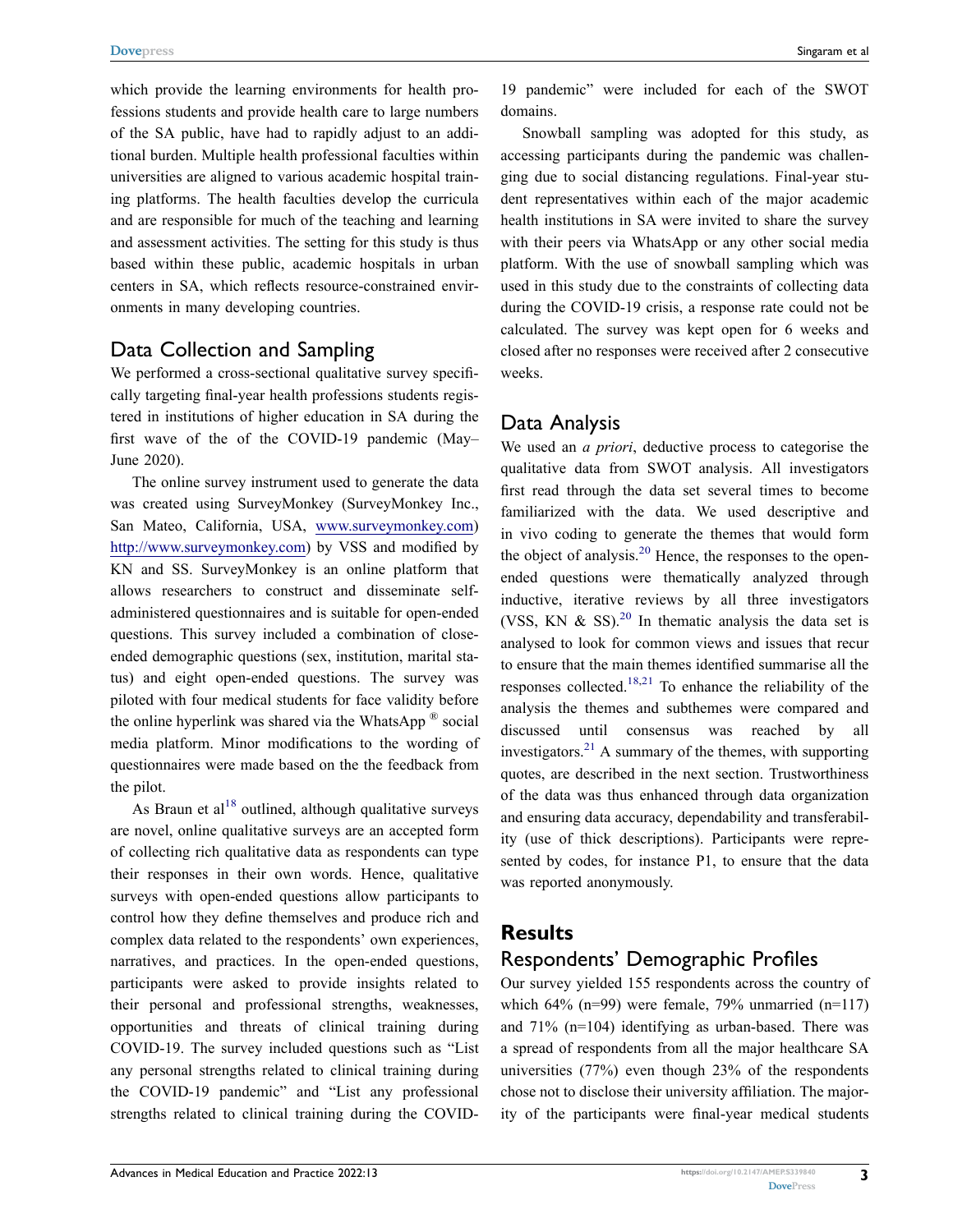(68%, n=100/147). The remainder were nursing (14/147), physiotherapy (12/147), occupational therapy (9/147), medical orthotics and prosthetics (3/147), dental (4/147), optometry (2/147), clinical associates (2/147) and dietetics (1/ 147) final-year students.

Seventeen major themes related to SDL were identified. As illustrated in [Table 1](#page-3-0), themes identified within the strengths and opportunities domains are reported as enablers, while themes within the weaknesses and threats domains are reported as barriers to SDL.

### Enablers to SDL

The six themes identified as enablers for SDL development are illustrated with supportive quotes in this section.

#### Personal Skill Sets

Students identified various skill sets related to selfdetermination and self-preservation that supported them positively and enabled their ability to take up learning despite the challenges posed by the COVID-19 situation. These related to inherent traits within students.

I believe I cope well with stress and manage to work effectively in stressful situations. COVID has definitely increased the stress related to my final year, but I feel that I am resilient enough to overcome any issues. I am independent can take initiative to self-study etc, whereas other students may require more assistance. (P40, Medicine)

Although the poor socio-economic circumstances of students were described as a learning barrier, they also served as a motivating factor to continue learning so that students

<span id="page-3-0"></span>**Table 1** Enablers and Barriers to SDL Themes Within a SWOT Framework

| <b>Enablers</b>                                                                                                                                          |                                                                                                                                                                                                               |
|----------------------------------------------------------------------------------------------------------------------------------------------------------|---------------------------------------------------------------------------------------------------------------------------------------------------------------------------------------------------------------|
| <b>Strengths</b><br>· Personal skill sets<br>• Learning behaviours and skills                                                                            | <b>Opportunities</b><br>• Online education<br>• Collaborative learning networks<br>• Health advocacy<br>• Infection control practices                                                                         |
| <b>Barriers</b>                                                                                                                                          |                                                                                                                                                                                                               |
| Weaknesses<br>• Fear and anxiety<br>• Infection of self and others<br>• Untrusted learning sites<br>• Uncertainty about graduation<br>• Financial issues | Threats<br>• Quarantine<br>• Poor communication<br>• Lack of online learning experiences<br>• Lack of optimal PPE<br>• Lack of face-to-face training<br>• Lack of study space and interrupted<br>connectivity |

could complete their degrees and improve their socioeconomic circumstances.

I want to finish my career so that I will be able to support my family. (P119, Medicine)

Completion of degrees to help combat poverty. (P90, Medicine)

Students were eager to learn new things to enhance their knowledge and development as healthcare professionals.

New ways of thinking, new skills to learn, advocacy of profession in the field, new roles for the profession to fill and implement. (P147, Occupational Therapy)

Committed to learning and adjusting my skills to adjust to the COVID time. (P136, Physiotherapy)

#### Learning Behaviors and Skills

Many students identified and embraced certain learning behaviors that supported self-directed learning as a strength and opportunity to take responsibility for their own learning.

I have all the necessary study material plus laptop and cellphone for internet learning. I was fully aware of what was happening and I fully understand that it was necessary. The university prepared us with all the information we need to have as far as Covid is concerned. In sixth year, most of the work is revision so individual studying is not that much of a problem. (P88, Medicine)

Regular academic programs were suspended due to the lockdown. The additional time created encouraged students to become more autonomous and self-disciplined and to create their own learning goals.

The additional time and slower pace as well as reduced expectations means I have been able to cement my theoretical knowledge and improve my clinical reasoning process. (P149, Occupational Therapy)

Studying at my own pace and finding gaps of knowledge. (P9, Nursing)

#### Online Education

Online learning platforms and resources motivated selflearning skills and the use of evidence-based practices. The increased exposure to a wider spectrum of both knowledge sources, material, and platforms was viewed positively in stimulating individual learning.

Making use of online learning resources from other developed countries. (P58, Medicine)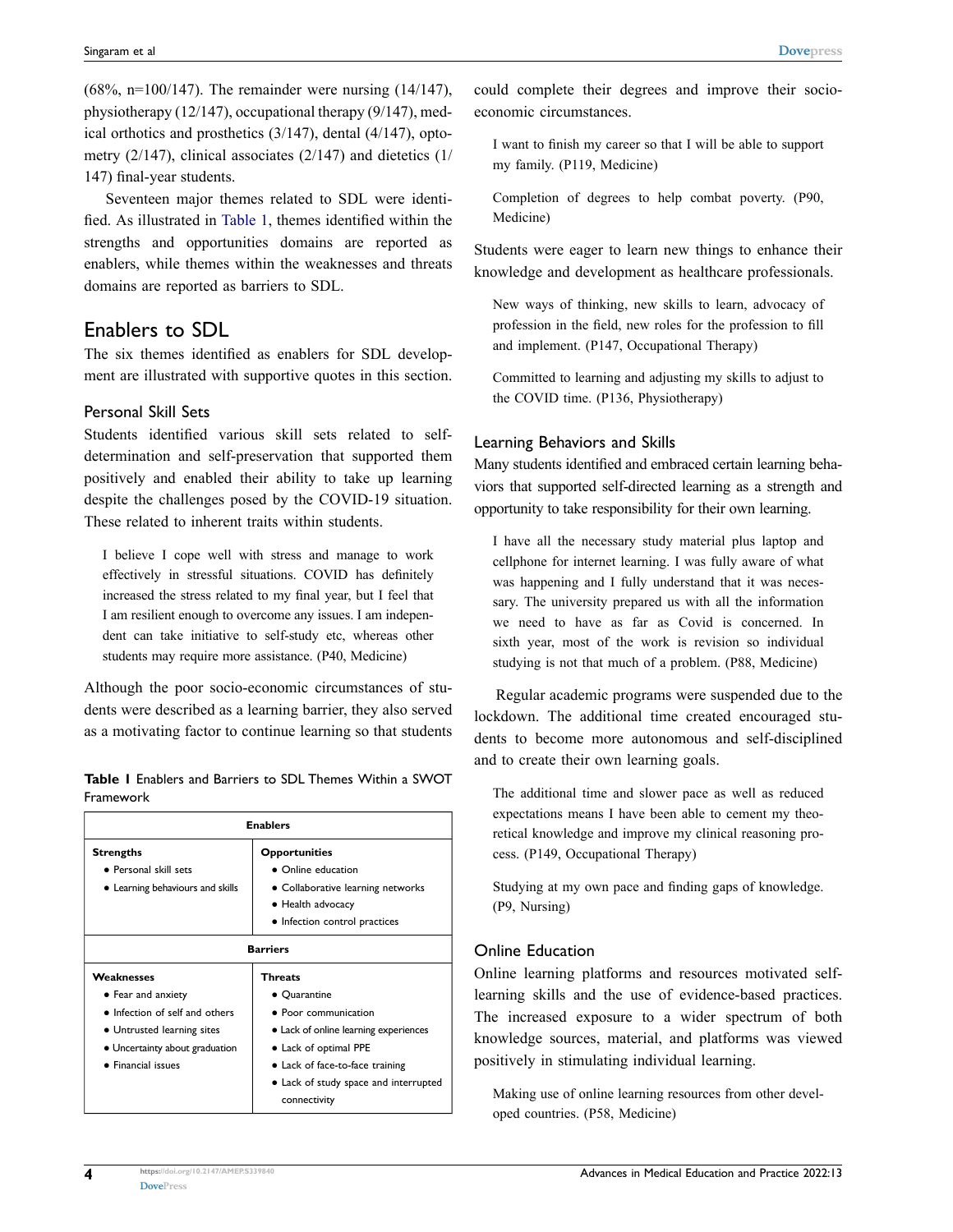Keep updated with latest news, research, precautions, PPE training, etc. (P100, Medicine)

#### Collaborative Learning Networks

Students sought out collaborative learning networks with other learners to facilitate their learning needs and goals.

I continue to collaborate with my [fellow] learners to have some clarity for my courses. (P4, Nursing)

During this pandemic, I tried to work with different groups, collaborating with them how to do the work and protect our lives. (P2, Nursing)

#### Health Advocacy

Students described themselves as caring and empathetic towards their patients

Caring, respect and having relevant clinical competences. (P8, Nursing)

I can help in whatever am able to do and trained to do to save lives. (P11, Nursing)

The attributes of care and empathy that students reported were invoked in expressions of health advocacy in which they displayed a vocational sense of duty and responsibility towards others. Students reported on having a desire to educate their families, friends and communities about COVID-19. Some students reported developing a patient rights advocacy approach to their training.

Give awareness to the community, respect people's privacy and dignity, trustworthy and easy to communicate with, be dedicated and disciplined, give hope to the community. (P83, Medicine)

To be able to advocate for a patient in cases where she/he do not understand something or her/his rights are being violated. (P11, Nursing)

#### Infection Control Practices

Students also diagnosed the need for improving knowledge, skills, and attitudes related to infection control practices. They acknowledged an increase in these opportunities around the use of PPE and infection control practices. This highlighted the enabling aspect of the pandemic to SDL.

We have the opportunity of learning more about safety in the workplace; how to ensure the safety of ourselves and our patients by using PPEs appropriately (P62, Medicine)

### Barriers to SDL

Ten themes were identified as barriers for the development of SDL in students. These themes are illustrated with supportive quotes in this section.

#### Fear and Anxiety Related to Infecting Self and Others

A major theme related to barriers to learning was participants' fear of the unknown. This notion of fear was linked to perceptions of compromised personal health due to contracting coronavirus through contact in the clinical environment. Additionally, this fear was not limited to the individual. There were concerns that the infection could be passed to family members and loved ones.

Fear of being a carrier and infecting people. Being in a clinical setting is a high risk, which plays on my mind constantly. Knowing that I have high risk family members at home makes me scared to go back. (P143, Physiotherapy)

This risk was seen as further compounded by the individual or family member's susceptibility to infection due to underlying health comorbidities.

### Untrusted Learning Sites

The fear and anxiety felt were seemingly exacerbated by an apparent lack of support, concern or even trust. Students viewed the move to return final years to workplace learning as a pretext to ensure the throughput that the students to graduation so that the following years workforce is not compromised. An outcome of suspicion in such circumstances might demotivate students. This may lead them to question their learning needs, since it might present a disjuncture between their learning goals and expectations and those of their institutions.

Concern that the university and Department of Health will be exploiting us workhorses to support this strained health system under the pretext of us going back to clinical rotations for learning purposes … to ensure that there are enough interns next year without considering the implications of returning to health sites too early. (P92, Medicine)

#### Uncertainty About Graduation

The uncertainty related to whether or not students would be able to complete the academic year and graduate were strong themes in the student data. With questions about graduation lingering in the air unaddressed, students' learning and goals were disrupted. This created mental anguish and pleas for help.

**5**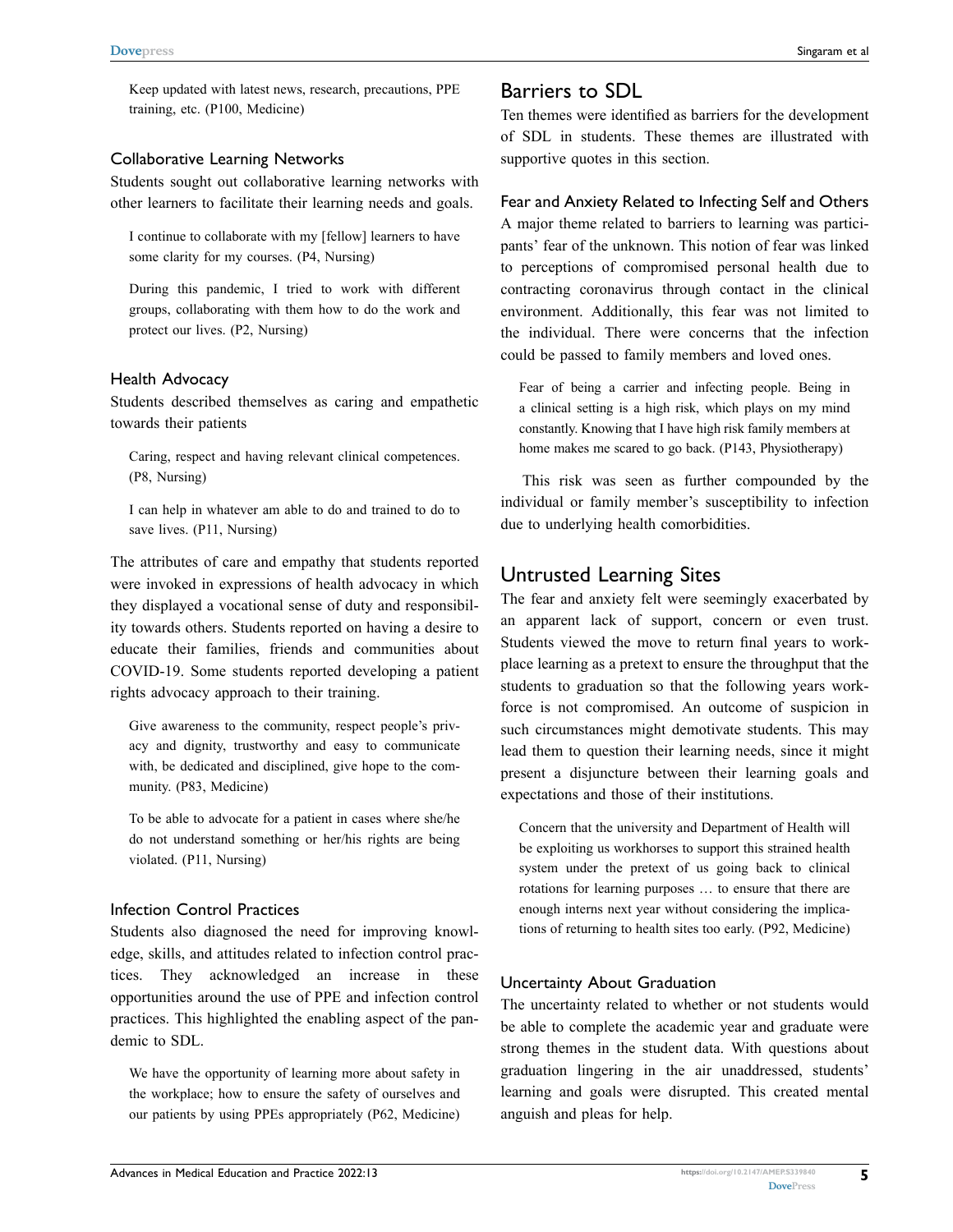We wish a decision can be made and assurance can be given to us on the outlook of finishing our degree, as the anxiety and uncertainty is taking mental tolls on us … We need concrete ways to move forward and to be told what will happen if we contract the virus and its effect on finishing academic requirements to pass blocks and degree. Please help us. (P100, Medicine)

The following question highlights an added burden of stress brought on by the lack of contingency plans to facilitate learning goals and needs. Without this clarity, concrete decisions around whether students should continue to study or perhaps continue preparing for exams hang in the balance until the question of graduation is resolved. These stresses demotivate learners and negatively impact their commitment to SDL.

As a final year student contracting COVID-19 during this crucial time … does that mean pausing my academic year until next year or will I be given an opportunity to join again once am cleared safe? (P58, Medicine)

#### Financial Issues

Poor socio-economic backgrounds meant that students' families could not provide financial support to students, particularly those who had elderly parents. This compounded the plight of these students and punctuated their feelings of stress about access to learning resources.

Poor family background, low-income household and elderly parents. (P73, Medicine)

The shutting down of campus infrastructures and libraries compounds the difficulties for students who lack adequate resources at home, as they can no longer take up learning independently, compared with students in better financial positions.

Personal financial circumstance and reduced access to campus resources mean less access to essential resources such as books. (P102, Medicine).

#### **Quarantine**

The quarantine imposed on infected patients presented the real possibility of eliminating students from the field of learning. Quarantine entailed isolation from others and being taken away from collaborative learning networks that usually addressed their learning needs (enablers). It also contained the possibility that their learning came to a complete halt due to tight infection control procedures at quarantine sites, which might not have allowed personal

learning resources like books and laptops for infected students to continue their learning.

Negative impact on my learning as well as that of peers should I test positive and be required to quarantine. (P92, Medicine)

If one of us is infected, we will all have to be checked and quarantined until we are all cleared, which will take away another precious time of learning and engaging with our studies (P157, Dentistry).

#### Poor Communication

The perceived threats to learning included lack of proper communication between clinical tutors, lecturers, and students, high clinical expectations, and disorganization in the learning environment.

Lack of communication from faculty about the next steps, workload being pushed into a smaller time frame makes things far more stressful. (P77, Medicine)

#### Lack of Online Learning Experiences

Another barrier was respondents' lack of preparedness and inexperience to deal with the changes in the learning environment.

Poor coping mechanisms, unable to teach myself online without any seniors' assistance. (P20, Medicine)

Distance learning means no first-hand experience. (P129, Occupational Therapy)

#### Lack of Optimal PPE

Another theme to emerge was the suboptimal response from the clinical settings to enable and facilitate student learning. From a clinical learning perspective, respondents believed that the lack of PPE was a major barrier to safe patient management. This was further compounded by insufficient equipment and lack of appropriate infrastructure in the clinical setting. The clinical setting was seen as an unsafe environment. Overcrowding in public sector hospital settings meant social distancing was a challenge in the clinical environment.

Lack of PPE and a safe environment for learning and working. (P98, Medicine)

Resources such as gloves are scarce and therefore will prove to be a challenge as we become in physical contact with patients. (P127, Medical Orthotics and Prosthetics)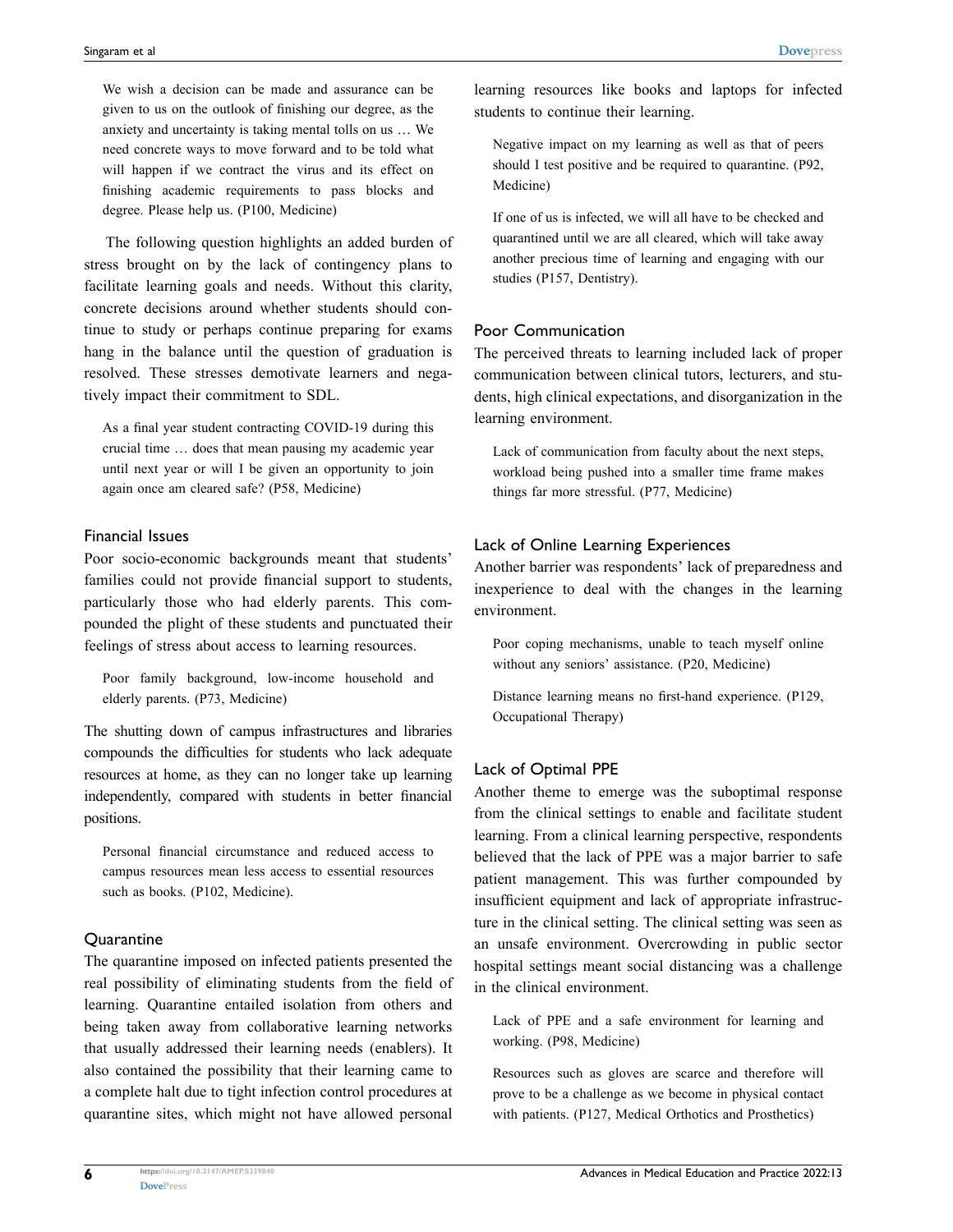#### Lack of Face-to-Face Training

Lack of face-to-face training compromised academic support, clinical training, and learning goals related to the development of core competencies.

No tutorials. Only online, cannot ask questions in real time. Ward rounds difficult. (P17, Medicine).

Reduced clinical exposure and interaction with patients, hence less time to improve clinical skills and practice professional core competencies. (P104, Medicine)

This conundrum was further punctuated by inadequate learning platforms, non-availability of clinical teaching staff and limited access to non-clinical training sites. Challenges in accessing clinical teaching staff could inevitably result in a suboptimal clinical learning environment.

Registrars do not want to teach any students and therefore students are left to self-study or sit and do nothing the whole day. (P24, Medicine)

#### Lack of Study Space and Interrupted Connectivity

Other themes were linked to inadequate external support for student learning. Study space constraints, quality of internet connectivity for online learning, and interruptions to electricity supply threatened the SDL.

[Interrupted] internet connection and electricity. (P129, Occupational Therapy)

Lack of personal space and environment to study optimally ... quality of lecture carried out on online platforms highly dependent on internet connection quality. (P102, Medicine)

### **Discussion**

This study identified various enablers and barriers to SDL among final-year students across various health professions disciplines. These could be viewed as internal factors inherent to students over which they seemed to have control and external environmental factors, which students seemed powerless to influence.

Integral to an SDL approach is an individual reflection in diagnosing one's learning needs. $11$  However, in this study, these needs seemed camouflaged in expressions of fear and anxiety concerning contracting COVID-19, spreading it to their loved ones, and not being able to graduate timeously. Islam et al reported that more than two-thirds of students surveyed in their study experienced mild to severe depression (82.4%) and anxiety (87.7%), especially linked to concerns of transmitting the infection

<span id="page-6-1"></span><span id="page-6-0"></span>to family members and loved ones.<sup>22</sup> These findings are consistent with the assertions of Sahu that, given the interruptions in teaching and learning due to COVID-19, students may graduate later than usual. $2<sup>3</sup>$  This could affect graduates negatively, especially students from disadvantaged socio-economic settings, as their priority would be to start working as soon as possible.

<span id="page-6-2"></span>The challenging learning environment, as reflected by many students due to suboptimal allocation of PPE and the sudden lack of face-to-face learning, created feelings of powerlessness for medical students. This feeling of powerlessness posed a challenge seen through the SDL lens, where choosing and implementing appropriate learning strategies and formulating goals should be a cornerstone.<sup>[13](#page-8-9),16</sup> These perceptions among students possibly reflect a lack of preparedness to deal with the changes in the learning environment and could contribute to a lack of confidence in SDL. This study's findings are consistent with those of Choi et al, who reported that 59.3% of the students in their study felt less prepared while  $22.7\%$  felt less confident.<sup>24</sup> This lack of preparedness to adopt new and more appropriate strategies was also noted by Rafi et al. $<sup>6</sup>$  Here, the authors found that only</sup> a few students in their study supported the notion of continuing online classes once the regular classroom-based teaching was reinstated. Students still wanted a repetition of the classes when the normal academic program resumed. This suggests that the value placed on face-to-face classroom and clinical setting environments should not be ignored. Similarly, Hammond et al reported that online teaching and learning cannot substitute real-world patient contact and time in the clinical environment.<sup>25</sup> Rajab et al, on the other hand, reported that most participants in their study preferred a combination of online and face-to-face learning.<sup>3</sup> These findings will influence institutions and teachers in considering a hybridized approach to health professions education, especially.<sup>26</sup>

<span id="page-6-4"></span><span id="page-6-3"></span>Essential elements to ensure self-directedness in learning include the role of the educator as a facilitator and not a content source, students having some degree of agency over the learning resources, and being involved in self-assessment with learning contracts.<sup>[11](#page-8-12),13</sup> If we cultivate these activities in students, the final years of most health professions practice provide ample opportunities. Various skill sets were self-identified by students, providing coping strategies and ensuring resilience during the COVID-19 pandemic. Other skill sets identified included the need for health professions students to be advocates for patients and to be active participants in collaborative teams.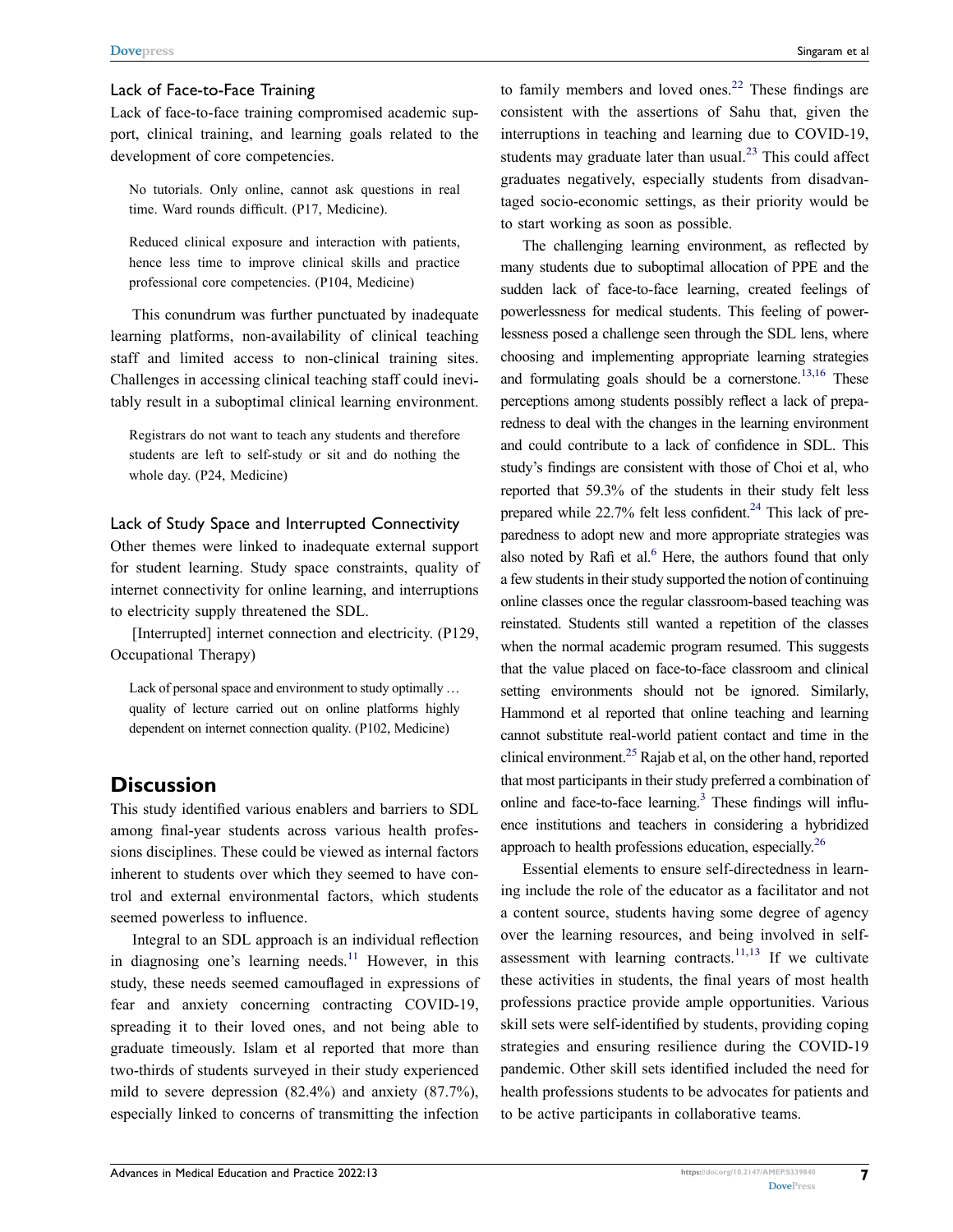Similar to other reports, this study affirms that, although SDL implies individual effort, it may include a collaborative process. $14$  We found that closing residences, libraries, and learning spaces disrupted the collaborative learning practices of some students, which negatively influenced their learning initiatives. However, students used online platforms and found other creative ways to reignite their study circles, facilitating their learning goals.

Further, our study supports that SDL can be used as a tool during uncertain times. $14$  During the COVID-19 crisis, we found that students used the disrupted learning timetables to become autonomous and self-disciplined and created their own learning goals based on their individual learning needs. Access to newly created online learning platforms and global resources fueled their desire to learn new things, specifically more about their professions and the new COVID-19 disease processes. Hence, the abrupt changes brought on by the challenges of a global pandemic challenged students to accept responsibility for their own learning. This study found that, while students recognized their weaknesses, they were motivated by a desire to graduate and become competent healthcare professionals. Using their strengths and resilience, they capitalized opportunities to "maximise their learning in the new normal".<sup>[16](#page-8-11)</sup>

As the future custodians of public health emergencies, final-year health professions students cannot be considered as non-essential in clinical delivery.<sup>[6](#page-8-4)</sup> These students would be a valuable resource to the health workforce, but this should be carefully supplemented with clear guidance for students to ensure that such clinical exposure directly impacts their required competencies. There should also be "pastoral support, and appropriate remuneration" for the students' time. $21$  The issue of remuneration for final-year students in the clinical setting has been previously noted and was practiced with stipends. Still, this learning contract of "junior internship" needs relooking at. It requires a broader dialogue with all stakeholders involved in clinical training. There is a need for inclusive planning, decision-making, and recognizing the duality in student roles and responsibilities during a pandemic. This public health emergency has highlighted the need to revisit student clinical training.

### **Strengths and Limitations of the Study**

This study provided valuable insights into students' perspectives on clinical training during the current pandemic; however, some limitations were noted. More research is required on academics' perspectives on clinical teaching during this period. Using social media to recruit study participants could have been a barrier for students with limited or no access to such platforms. However, universities provided access to online data packages. Respondent accountability and veracity in online surveys could affect the quality of responses received. Sampling bias could occur with the snowballing technique; however, the researchers sent the online invitational link to several university training sites so as to attract a wider range of study participants. Generalisability to a national scale is limited as only 155 final-year respondents across several disciplines participated in this study. Additionally, selfreporting could have introduced some bias into the study results, as respondents may have provided responses that they considered to be socially acceptable. Respondents could also have had challenges in assessing themselves accurately. Nonetheless, this study provides a snapshot of SDL during the COVID-19 pandemic. Further, we note that survey-based studies may limit an in-depth analysis. Hence, we recommend that future studies include focus groups and interviews to gain a much more in-depth analysis of SDL experiences of clinical training during a crisis.

### **Conclusion**

The impact of the COVID-19 pandemic on final-year health professions students, viewed through the lens of SDL, provides a context for reflection and review. Engagement with final-year students to address identified stressors helps support the call for health professional educators to prepare self-directed learners. This study identifies the COVID-19 pandemic as a health crisis that acted as an environmental barrier to developing effective SDL skills. Responsive curricula that optimize unpredictable disruptions in clinical training are needed to equip students to diagnose their own learning needs and implement appropriate learning strategies. The use of hybridized training programmes that encompass online and face-toface clinical teaching in the final year of training permits greater clinical exposure and is seen as an enabling learning strategy. Providing a safe and supportive workplace as part of the educators' responsibilities is viewed as a mitigation against these challenges in the environment. Shared platforms where students are part of the decisionmaking processes for clinical learning and training are thus recommended if SDL skills are to be optimised during crises. Final-year health professions students should enter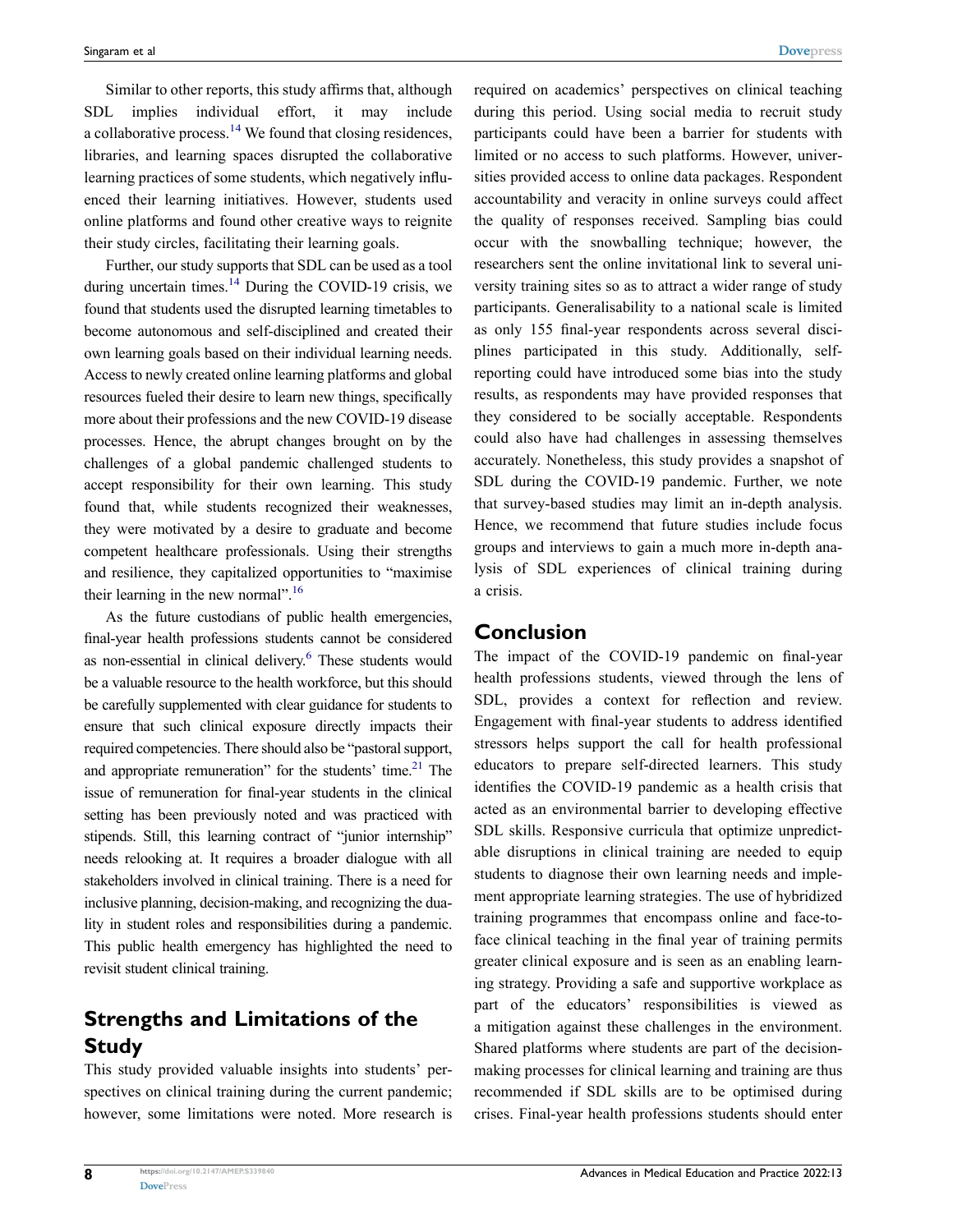into "learning contracts" that see them as "junior interns" with possible remunerative stipends. This could see them as integral and of assistance in health crises, specifically enabling SDL and assessment activity before graduation.

### **Data Sharing Statement**

The data sets used and analyzed during the current study are available from the corresponding author on reasonable request.

## **Ethics Approval and Consent to Participate**

This study received approval from the University of KwaZulu-Natal Ethics Committee (HSSREC/00001306/ 2020). All participants provided informed consent.

### **Disclaimer**

The views expressed in the submitted article are the authors' own and not an official position of the institution.

### **Acknowledgments**

Special thanks to all the final-year medical students who made time to respond and share the questionnaire with their colleagues.

### **Author Contributions**

All authors made a significant contribution to the work reported. This relates to the study design, execution, acquisition of data, analysis and interpretation. All the authors took part in drafting, revising or critically reviewing the article; gave final approval of the version to be published; have agreed on the journal to which the article has been submitted; and agree to be accountable for all aspects of the work.

### **Disclosure**

The authors declare that they have no competing interests in this work.

### **References**

- <span id="page-8-0"></span>1. Singh S, Roy D, Sinha K, Parveen S, Sharma G, Joshi G. Impact of COVID-19 and lockdown on mental health of children and adolescents: a narrative review with recommendations. *Psychiatry Res*. [2020;](#page-0-3)293:113429. doi:[10.1016/j.psychres.2020.113429](https://doi.org/10.1016/j.psychres.2020.113429)
- <span id="page-8-1"></span>2. Al-Rabiaahab A, Temsah MH, Al-Eyadhy AA, et al. Middle East Respiratory Syndrome – corona Virus (MERS-CoV) associated stress among medical students at a university teaching hospital in Saudi Arabia. *J Infect Public Health*. [2020;](#page-0-3)13(5):687–691. doi:[10.1016/j.](https://doi.org/10.1016/j.jiph.2020.01.005)  [jiph.2020.01.005](https://doi.org/10.1016/j.jiph.2020.01.005)
- <span id="page-8-2"></span>3. Rajab MH, Gazal AM, Alkattan K. Challenges to online medical education during the COVID-19 pandemic. *Cureus*. [2020;](#page-0-4)12(7): e8966. doi:[10.7759/cureus.8966](https://doi.org/10.7759/cureus.8966)
- 4. Barton DC. Impacts of the COVID-19 pandemic on field instruction and remote teaching alternatives: results from a survey of instructors. *Ecol Evol*. 2020;10(22):12499–12507. doi:[10.1002/](https://doi.org/10.1002/ece3.6628) [ece3.6628](https://doi.org/10.1002/ece3.6628)
- <span id="page-8-3"></span>5. Sharma S, Sharma V. Medical education during the COVID-19 pandemics – challenges ahead. *Indian Pediatr*. 2020;57(8):772. doi:[10.1007/s13312-020-1940-5](https://doi.org/10.1007/s13312-020-1940-5)
- <span id="page-8-4"></span>6. Rafi AM, Varghese PR, Kuttichira P. The pedagogical shift during COVID 19 pandemic: online medical education, barriers and perceptions in central Kerala. *J Med Educ Curr Dev*. [2020;](#page-0-5)7:1–4. doi:[10.1177/2382120520951795](https://doi.org/10.1177/2382120520951795)
- <span id="page-8-5"></span>7. Timmis S, Broadfoot P, Sutherland R, Oldfield A. Rethinking assessment in a digital age: opportunities, challenges and risks. *Br Educ Res J*. [2015;](#page-1-0)42(3):454–476. doi:[10.1002/berj.3215](https://doi.org/10.1002/berj.3215)
- <span id="page-8-6"></span>8. Gill D, Whitehead C, Wondimagegn D. Challenges to medical education at a time of physical distancing. *Lancet*. [2020](#page-1-1);396 (10244):77–79. doi:[10.1016/S0140-6736\(20\)31368-4](https://doi.org/10.1016/S0140-6736(20)31368-4)
- <span id="page-8-7"></span>9. Ferrel MN, Ryan JJ. The impact of COVID-19 on medical education. *Cureus*. [2020;](#page-1-2)12(3):e7492. doi:[10.7759/cureus.7492](https://doi.org/10.7759/cureus.7492)
- <span id="page-8-8"></span>10. American Board of Internal Medicine: Maintenance of Certification. *Accreditation Council for Graduate Medical Education. ACGME Outcome Project*. Philadelphia (PA): ABIM; [2007](#page-1-3).
- <span id="page-8-12"></span>11. Li ST, Paterniti DA, Co JP, West DC. Successful self-directed lifelong learning in medicine: a conceptual model derived from qualitative analysis of a national survey of pediatric residents. *Acad Med*. [2010](#page-1-4);85(7):1229–1236. doi:[10.1097/ACM.0b013e3181e1931c](https://doi.org/10.1097/ACM.0b013e3181e1931c)
- 12. Simon FA, Aschenbrener CA. Undergraduate medical education accreditation as a driver of lifelong learning. *J Contin Educ Health Prof*. 2005;25(3):157–161. doi:[10.1002/chp.23](https://doi.org/10.1002/chp.23)
- <span id="page-8-9"></span>13. Knowles M. *Self-Directed Learning: A Guide for Learners and Teachers*. New York (NY): Associated Press; [1975](#page-1-5).
- <span id="page-8-10"></span>14. Roberson DN Jr, Zach S, Choresh N, Rosenthal I. Self-directed learning: a longstanding tool for uncertain times. *Creat Educ*. [2021](#page-1-6);12:1011–1026. doi:[10.4236/ce.2021.125074](https://doi.org/10.4236/ce.2021.125074)
- <span id="page-8-13"></span>15. van Woezik T, Koksma J, Reuzel R, Jaarsma DC, van der Wilt GJ. There is more than 'I' in self-directed learning: an exploration of selfdirected learning in teams of undergraduate students. *Med Teach*. [2021](#page-1-7);43(5):590–598. doi:[10.1080/0142159X.2021](https://doi.org/10.1080/0142159X.2021)
- <span id="page-8-11"></span>16. Mahlaba SC. Reasons why self-directed learning is important in South African during the COVID-19 pandemic. *SAJHE*. [2020](#page-1-8);34 (6):120–136. doi:[10.20853/34-6-4192](https://doi.org/10.20853/34-6-4192)
- <span id="page-8-14"></span>17. Emet G, Tat M. Swot analysis: a theoretical review. *J Int Soc Res*. [2017](#page-1-9);10(51):994–1006. doi:[10.17719/jisr.2017.1832\)](https://doi.org/10.17719/jisr.2017.1832))
- <span id="page-8-16"></span>18. Braun V, Clarke V, Boulton E, Davey L, McEvoy C. The online survey as a qualitative research tool. *Int J Soc Res Methodology*. [2020,](#page-2-0)16,1-4
- <span id="page-8-15"></span>19. van Wijngaarden JD, Scholten GR, van Wijk KP. Strategic analysis for health care organizations: the suitability of the SWOT-analysis. *Int J Health Plann Manage*. [2012](#page-1-9);27(1):34–49. doi:[10.1002/hpm.1032](https://doi.org/10.1002/hpm.1032)
- <span id="page-8-17"></span>20. Saldaña J. *The Coding Manual for Qualitative Researchers*. 3rd ed. Los Angeles (CA): SAGE; [2015.](#page-2-1)
- <span id="page-8-18"></span>21. Varpio L, Ajjawi R, Monrouxe LV, O'Brien BC, Rees CE. Shedding the cobra effect: problematising thematic emergence, triangulation, saturation and member checking. *Med Educ*. [2017;](#page-2-2)51(1):40–50. doi:[10.1111/medu.13124](https://doi.org/10.1111/medu.13124)
- <span id="page-8-19"></span>22. Islam MA, Barna SD, Raihan H, Khan MNA, Hossain MT. Depression and anxiety among university students during the COVID-19 pandemic in Bangladesh: a web-based cross-sectional survey. *PLoS One*. [2020;](#page-6-0)15(8):e0238162. doi:[10.1371/journal.](https://doi.org/10.1371/journal.pone.0238162) [pone.0238162](https://doi.org/10.1371/journal.pone.0238162)
- <span id="page-8-20"></span>23. Sahu P. Closure of universities due to coronavirus disease 2019 (COVID-19): impact on education and mental health of students and academic staff. *Cureus*. [2020](#page-6-1);12(4):e7541. doi:[10.7759/](https://doi.org/10.7759/cureus.7541) [cureus.7541](https://doi.org/10.7759/cureus.7541)